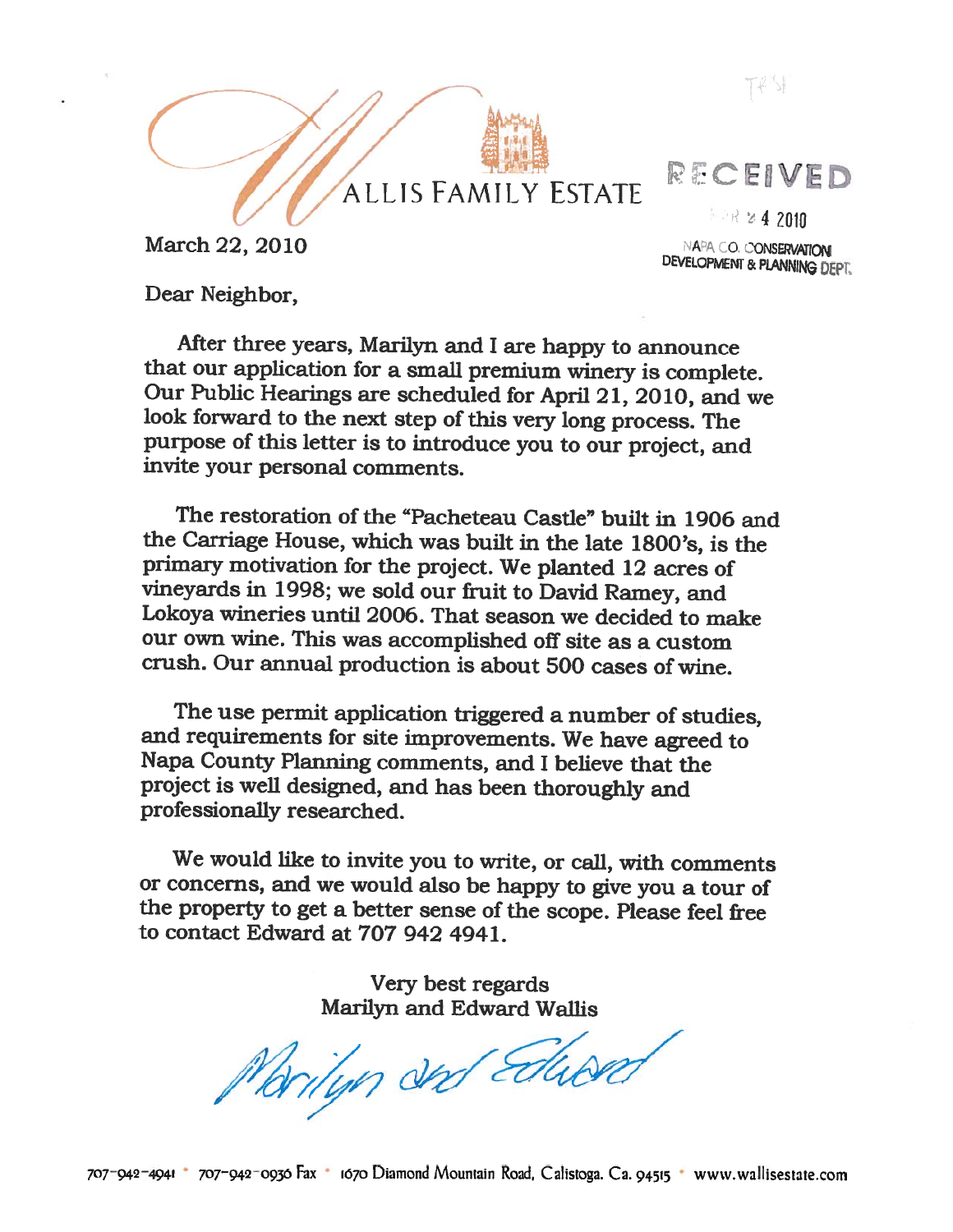

Pacheteau Castle, Built in 1906 Proposed restoration to include seismic retrofit, new roof, cosmetic interior upgrades, electrical, fire system, ADA requirements, new parking.

New use to include barrel storage in basement, tasting and sales room on first floor, Administration on second floor. No commercial kitchen New ADA bathroom.





Carriage House Built in late 1800s Proposed use includes Fermentation on ground floor,

New covered crush pad Improved Employee parking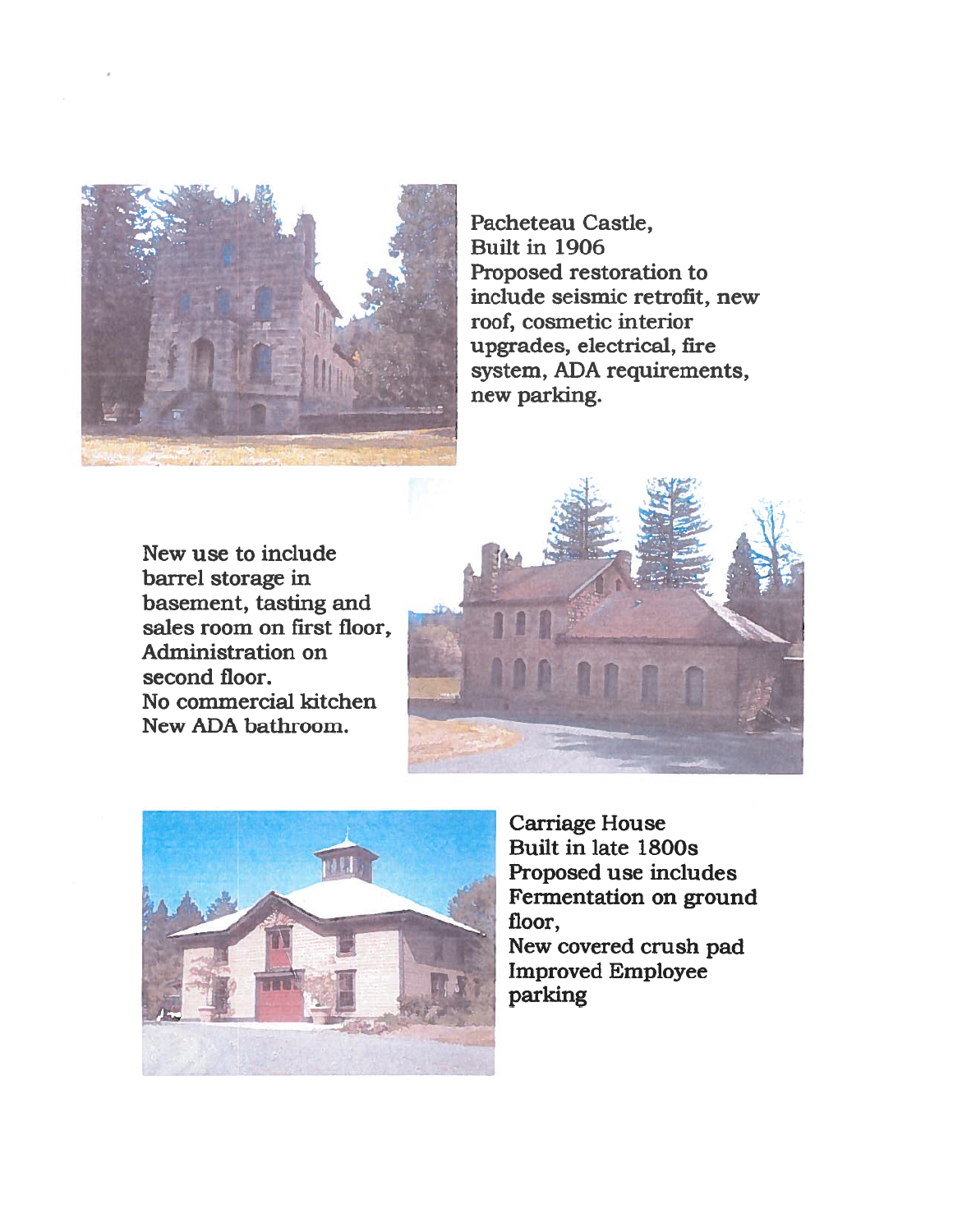

## PUBLIC NOTICE

## NOTICE OF PLANNING COMMISSION HEARING

On Wednesday morning, the 21<sup>et</sup> day of April, 2010, at 9:00 a.m. in the County Administration Building, 1195 Third Street, Suite 305, Top Floor, Napa, California, a public hearing will be conducted by the Conservation, De Commission of the County of Napa regarding the project identified below. All interested persons are invited to attend the hearing and be heard.

# WALLIS FAMILY ESTATE WINERY <sup>1</sup> EDWARD & MARILYN WALLIS TRUST. USE PERMIT #P08-00197-UP

CEQA Status: Mitigated Negative Declaration Prepared. According to the Mitigated<br>Negative Declaration, the proposed project would have, if mitigation measures are not<br>included, potentially significant environmental impacts This project site is not on any of the lists of hazardous waste sites enumerated under<br>Government code section 65962.5.

Request: Approval of <sup>a</sup> Use Permit to establish include: (1) selsmic retrofit, restoration and rehabilitation of the existing 6,711 sq. ft.<br>historic Pacheteau's Castle for reuse as a wine barrel storage, office, tasting room and sales building and the existing 5,000 sq. ft. historic Carnage House for reuse as a winery production building and rehabilitation of an existing 1,200 sq. ft. concrete area for use as a crush pad for a winery totaling 12,911 sq. ft.; (2) two full-time and three part-time employees; (3) 27 parking spaces (inci. two ADA spaces); (4) tours and tasting by prior appointment with a maximum of 18 visitors per day (maximum of 108 visitors in a proposed six day week); (5) a marketing plan with: three private food and wine tasting events per year with 75 persons per event (all food service to be catered by Napa County licensed operators) and participation in one Napa Valley Wine Auction <sup>a</sup> Category <sup>5</sup> Temporary Event; (6) installation of and domestic wastewater system using a standard gravity distribution type septic disposal system; (7) alterations to the two existing wells to eliminate their<br>interconnectivity; (8) civil improvements to widen the existing private driveway to the<br>winery site to comply with County road standards; and, ( bring the winery production and accessory buildings onto a single parcel. The winery project is located on two parcels of 33.49 and 12.34 acres (Pending a Lot Line Adjustment) with access off a private driveway on the north side of Pacheteau Road,<br>approx. 680 feet northwest of its intersection with Diamond Mountain Road and about 1.5 miles west of the City of Calistoga within an Agricultural Watershed (AW) zoning<br>district; Assessor's Parcel #: 020-450-013 SFAP, 020-450-014, 020-450-015 SFAP, & <sup>017</sup> SFAP (Pending <sup>a</sup> Lot Line Adjustment); <sup>1670</sup> Diamond Mountain Rd., Calistoga.

Comments regarding each project or its environmental effects are solicited and should be presented at the hearing or in writing prior to the hearing on the project. Comments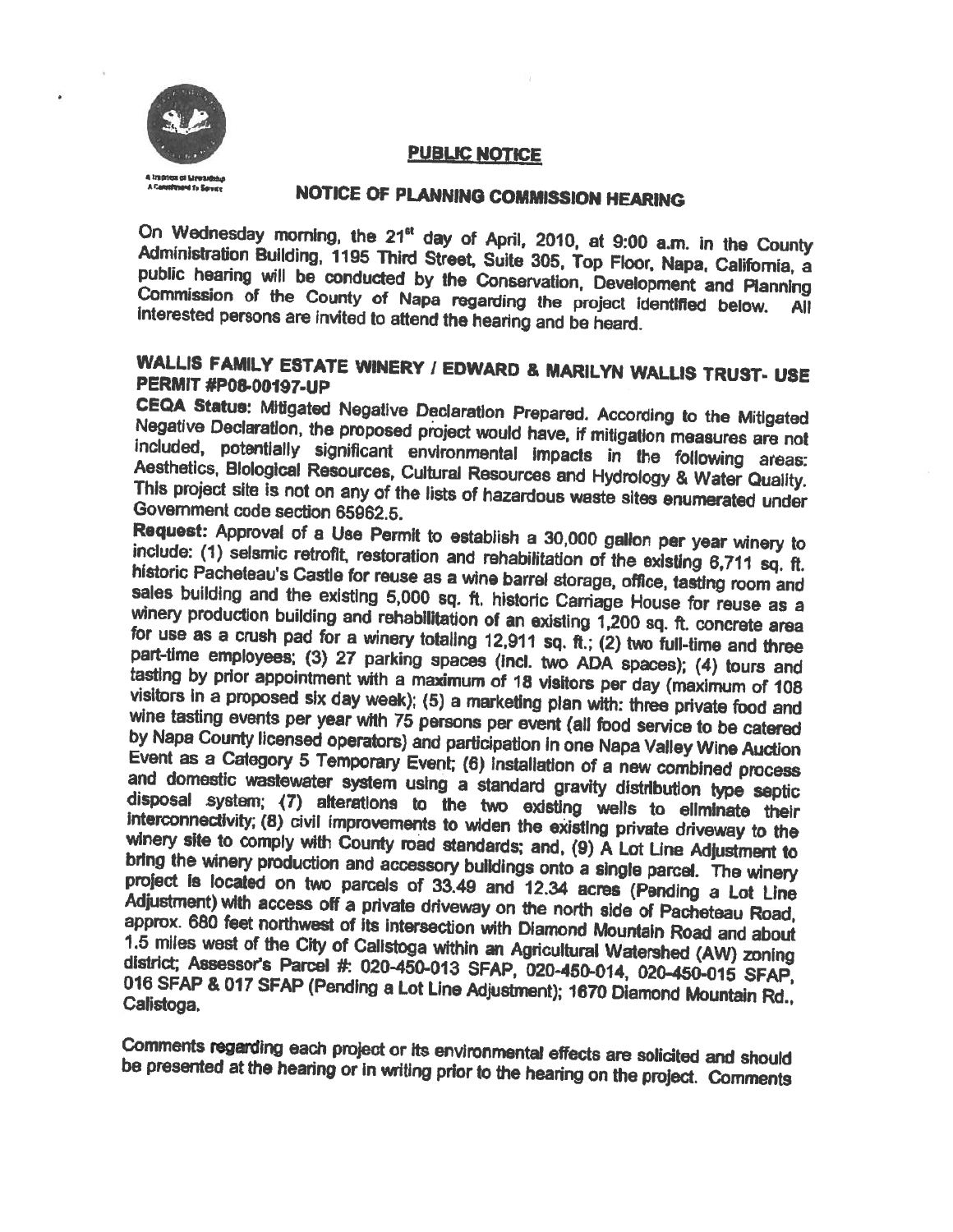that will not be submitted at the hearing should be sent to the Napa County<br>Conservation, Development and Planning Department, 1195 Third Street, Suite 210,<br>Napa California. Written comments over four (4) pages require the copies.

Copies of all documents which relate to the above described project and all supporting documents referred to therein, may be examined at, the Office of the Conservation, Development and Pianning Department, 1195 Third Stre

Appeals to decisions of the Planning Commission must be filed in writing with the Clerk<br>of the Board of Supervisors, County Administration Building, 1195 Third Street, Suite<br>310, in accordance with the time lines and submi

If you challenge the particular proceeding in court, you may be limited to raising<br>only those issues you or someone else raised at the public hearing described in<br>this notice, or in written correspondence delivered to the

DATED: March 21, 2010

HILLARY GITELMAN Director of Conservation, Development and Pianning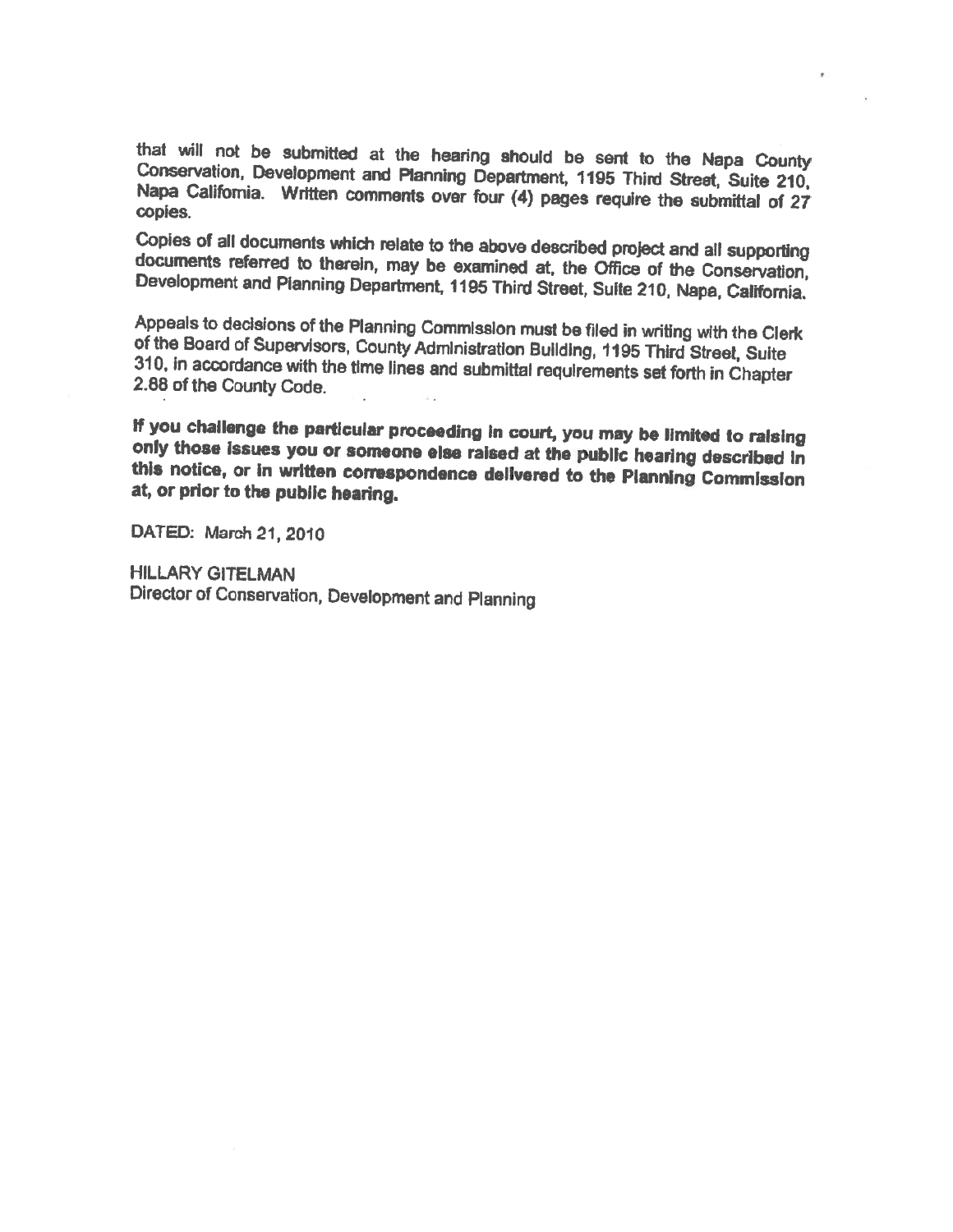

Sarah Van Giesen Napa, CA 94559<br>Vice President

Lloyd Llewelyn Secretary

Cynthia Ripley, AL\ 7 easurer

George Boyet Mary Ellen Boyet Stephen Cuddy, AL Lisa lindsey Lloyd Liewelyn Garret Murphy John Sensenbaugh

Executive Director Marie Dolcini

### Advisory Board

Merlin Wedepohl, Jr. Cindy L. Heitzman Diane Dillon Jerry Dodd Nancy Lochmann Erik T. Nickel Carol Poole harry Price

Napa County Landmarks protects a living record of the pas<sup>t</sup> for the edfication and enjoyment of future generations by promoting the saving and appreciation of irreplaceable historic buildings and sites through educational programs, public policy advocacy, research, and technical assistance.

Landmarks is a 501[c] [3] non-profit corporation.

Board of Directors Trish Hornisher, Project Planner Juliana Inman Planning and Building Department President County of Napa 1195 Third Street, Room 210

RE: Wallis Family Estate Winery



April 12, 2010

Dear Ms. Hornisher:

The Preservation Action Committee of Napa County Landmarks had the pleasure of reviewing the Wallis Family Estate Winery project. Our committee members include <sup>a</sup> preservation architect, <sup>a</sup> structural engineer, <sup>a</sup> member of Napa's Cultural Heritage Commission and others with considerable preservation experience. As you may know, the project architect, Juliana Inman, AlA, is the President of Landmarks and <sup>a</sup> member of the PAC. After presenting the project to the Committee, she was not presen<sup>t</sup> during our deliberations. Trish Hornisher, Project Planner<br>
Planning and Building Department<br>
County of Napa<br>
1995 Third Street, Room 210<br>
Napa, CA 94559<br>
NE: Wallis Family Estate Winery<br>
April 12, 2010<br>
Dear Ms. Hornisher:<br>
The Preservation Actio

historic Pacheteau's Castle and Carriage House in keeping with the Secretary of the Interiors Standards and that they intend to apply for county landmark status.

The proposal is for <sup>a</sup> lot line adjustment so that the carriage house (which will become the winery), and the castle (which will now be the tasting facility and offices) will be on the same lot. Since there will be little change to the exterior of the castle building, and apparently no impacts on the stone house, wood carriage house, or historic driveway and retaining walls, the PAC felt there was nothing about the project to be of concern to us.

It is <sup>a</sup> pleasure for us to recommend projects where the owners plan to take pains to preserve the historic structures, and this seems to be such an effort. We look forward to seeing the finished project.

Sincerely,

Mary Ellen Boyet PAC Chair

Stephen R. Cuddy, AlA, LEED AP Board Member